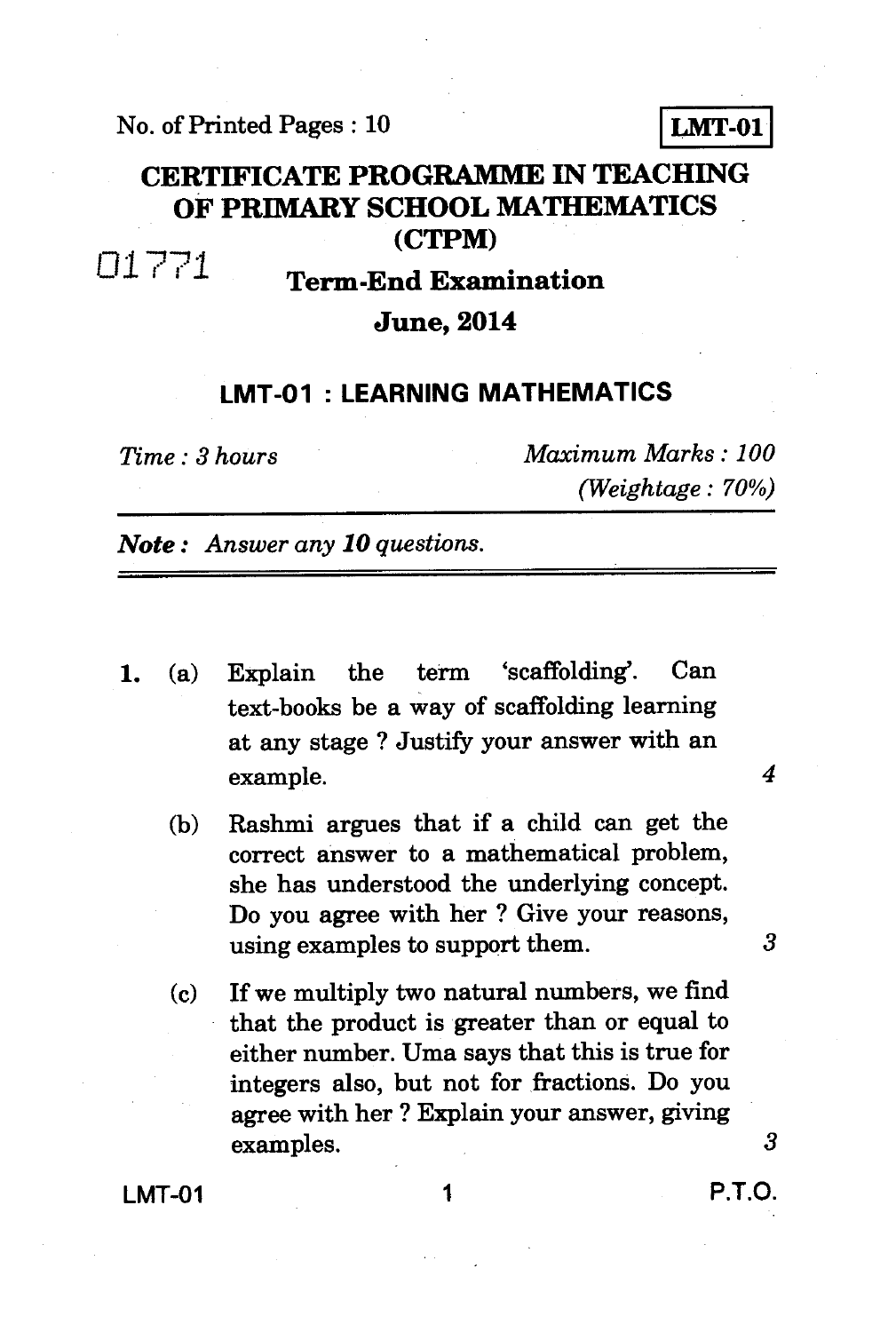- 2. (a) Give 3 key differences between the banking and constructivist models. Illustrate them in the context of Class-2 children learning to represent data.
	- (b) 'A mathematical definition is an axiom.' Is this statement true ? Give reasons for your answer. 2

8

- 3. (a) What is the meaning of the statement "Children cannot conserve unless they can reverse their thought processes" ? Explain this using examples. *4* 
	- (b) Consider the following hypothesis :

"Girls studying in Class-V are taller than boys studying in the same class." What data is required to test this ? How would you find the mode and median of this data and what would these indicate about the heights ? How would you use your data to decide whether the hypothesis is correct or false ? *6* 

- 4. (a) List two situations in the real-world where children would come across "chance". Give a series of 3 activities to help 10-year-old children build an understanding of "chance". 7
	- (b) Give an example, with justification, of a numeral system which is not a decimal system. 3

**LMT-01** 

 $\mathfrak{p}$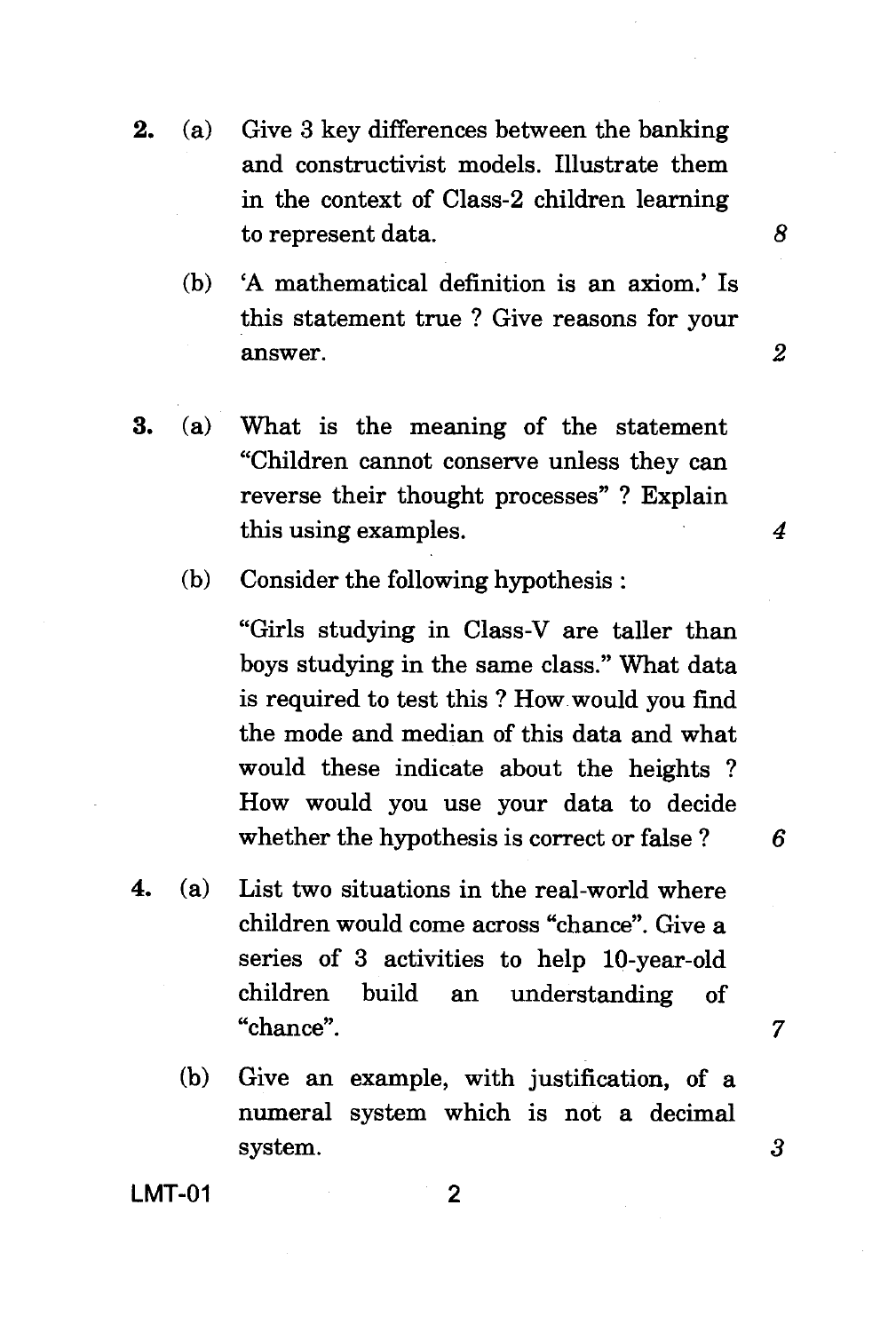**5. What are the steps for solving a mathematical problem, according to Davis and Meyer ? Illustrate the steps in the context of solving the following problem :** 

**There are 40 children in a class. These children can speak in either English language or Tamil language. 35 children can speak in Tamil while 10 can speak in English. How many children speak both languages ?** *10* 

- **6. (a) Draw a diagram showing the food chain for a tiger in a jungle. Give 3 misconceptions that children usually get from such diagrams. 5** 
	- **(b) Give a game and an activity which is not a game, for helping children of Class-5 develop their understanding of symmetry. Explain why the activity chosen is not a game. 5**
- **7. (a) How would you help children who are reading maps of a country and the world realize that a small edge or a curve represents a large distance ? Design a series of three tasks that would help children realize this fact.** *5* 
	- **(b) Design a series of three activities to assess Class-4 children's understanding of addition of fractions.** *5*

**LMT-01 3 P.T.O.**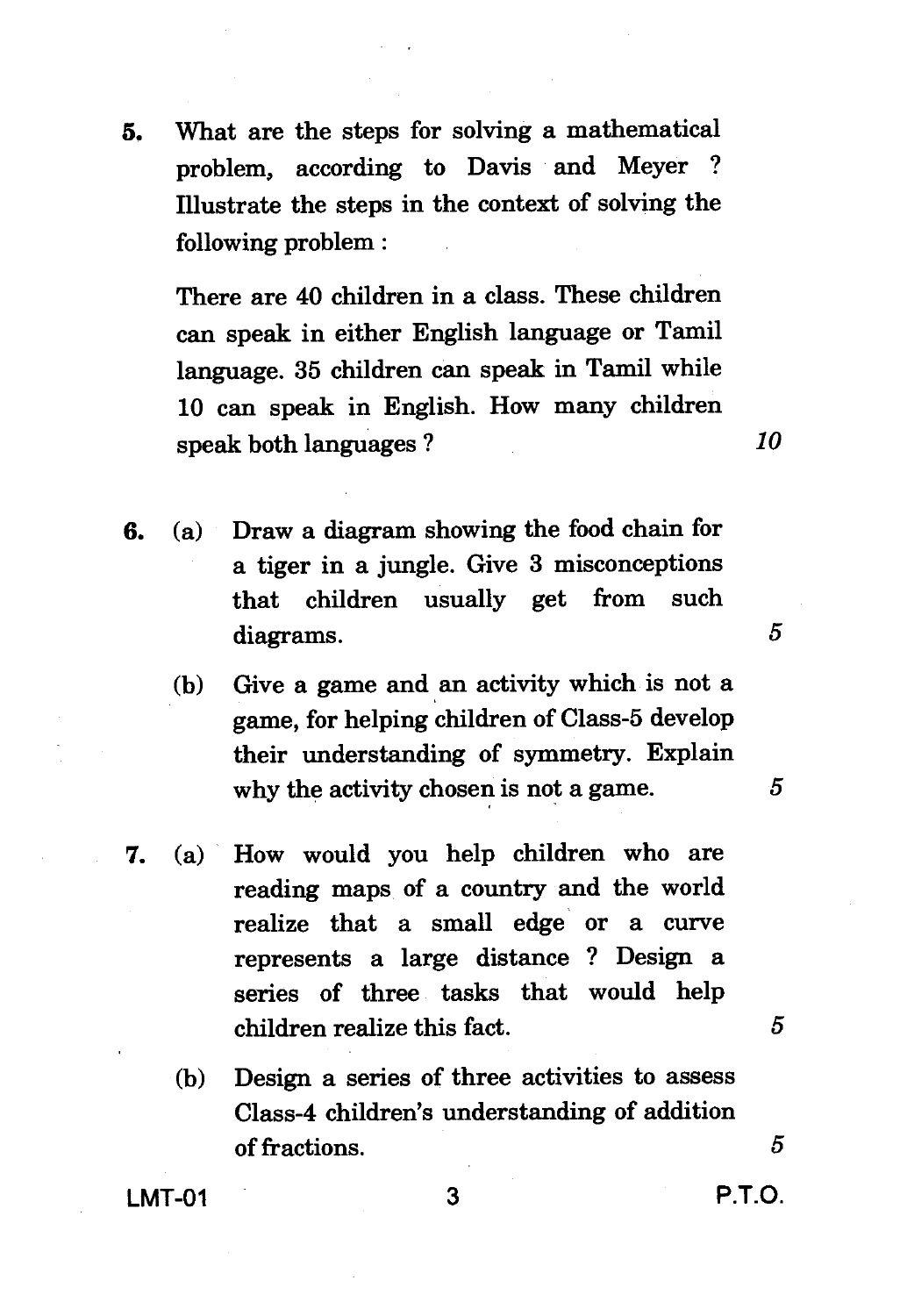- **8.** Which of the following are correct ? Give reasons for your answers. *10* 
	- (i) An equilateral triangle has three lines of symmetry.
	- (ii) You can always find a fractional number between any two fractional numbers.
	- (iii) A good activity must involve the child jumping around and playing.
	- (iv) Children are not blank slates when they come to school.
	- (v) The LCM of a set of numbers is greater than the largest number.
- **9.** (a) There is no difference between the capacity and the volume of a 3-dimensional container. State whether the statement is *True* or *False ?* Why ? **3** 
	- (b) Give two distinct activities for helping children of Class III understand "place value". Why are these activities appropriate for Class III ? *4*
	- (c) What is the difference between a base 5 and a base 8 system ? Explain this by showing the addition of  $(29)_{10}$  and  $(33)_{10}$  in both systems. (Here  $(x)_{10}$  denotes the number x in base 10.) *3*

 $\ddot{\phantom{0}}$ 

**LMT-01 4**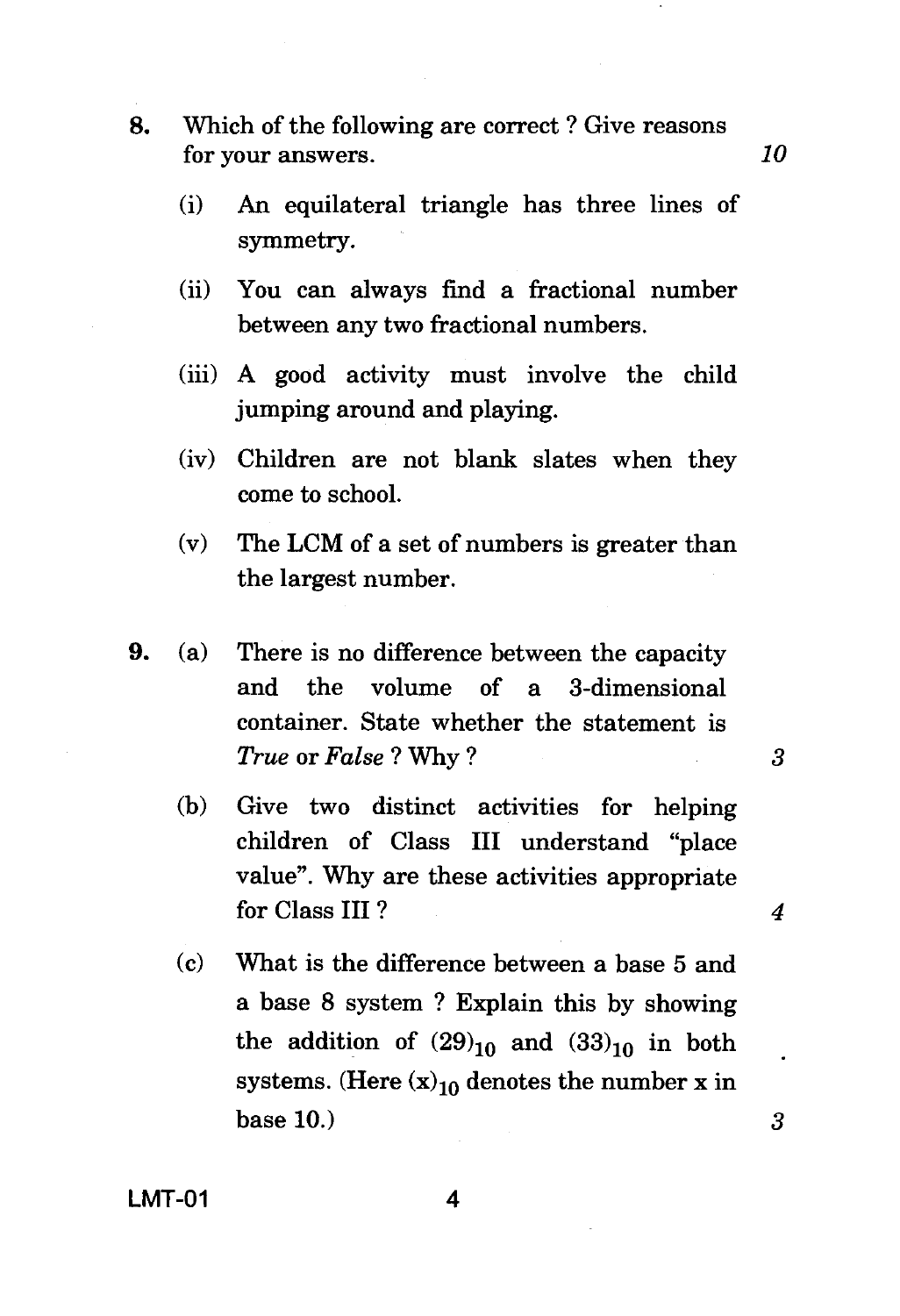- 10. (a) According to Jean Piaget, "Very young children do not maintain a consistent criterion while classifying objects". Explain this statement using two distinct examples. *5* 
	- (b) Prove that there are only three kinds of regular tilings. 5
- 11. (a) Why is it important to develop the ability of estimation in children ? Give an example to illustrate its significance in the context of developing a spatial sense. *4* 
	- (b) Are the processes of 'abstraction' and `generalisation' in mathematics the same ? Explain your answer through examples pertaining to 'variable'. *6*

**LMT-01 5 P.T.O.**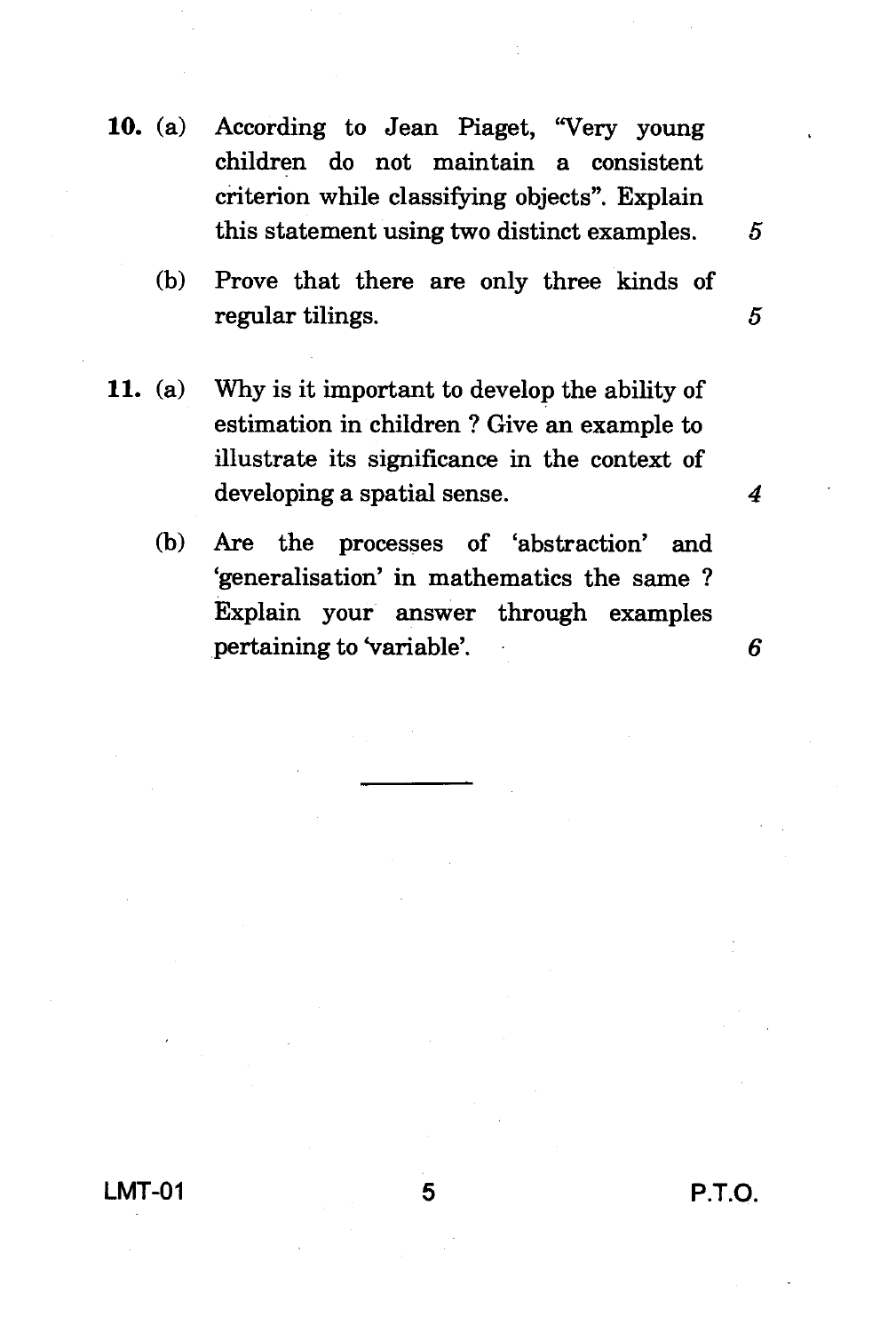एल.एम.टी.-01

## पाथमिक विद्यालय गणित के अध्यापन में प्रमाण-पत्र कार्यक्रम

## (सी.टी.पी.एम.)

# सत्रांत परीक्षा

### जून, 2014

#### एल.एम.टी.-01:गणित सीखना

समय : 3 घण्टे

अधिकतम अंक · 100 (भारिता : 70%)

 $\boldsymbol{4}$ 

3

 $\boldsymbol{3}$ 

नोट : किन्हीं दस प्रश्नों के उत्तर दीजिए ।

- (क) 'स्कैफोल्डिंग' शब्द को स्पष्ट कीजिए । अध्ययन 1. प्रक्रिया की किसी भी अवस्था में क्या पाठ्य-पस्तकें स्कैफोल्डिंग के रूप में मदद कर सकती हैं ? एक उदाहरण देते हुए अपने उत्तर की पुष्टि कीजिए ।
	- रश्मि का मानना है कि यदि बच्ची गणित के सवालों के (ख) सही उत्तर प्राप्त कर सकती है. तो उसने अन्तर्निहित संकल्पनाओं को समझ लिया है । क्या आप रश्मि से सहमत हैं ? अपने कारण बताइए और उनके समर्थन में उटाहरण टीजिए ।
	- यदि हम दो प्राकृतिक (धनपूर्ण) संख्याओं को गुणा  $(\pi)$ करते हैं, तब हम पाते हैं कि इसका गुणनफल इनमें से किसी एक संख्या से या तो बड़ा या समान होगा । उमा का कहना है कि यह बात पूर्णांकों के लिए भी सत्य है, लेकिन भिन्नों के लिए सत्य नहीं है । क्या आप उससे सहमत हैं ? उदाहरण देते हुए अपने उत्तर को स्पष्ट कीजिए ।

**LMT-01**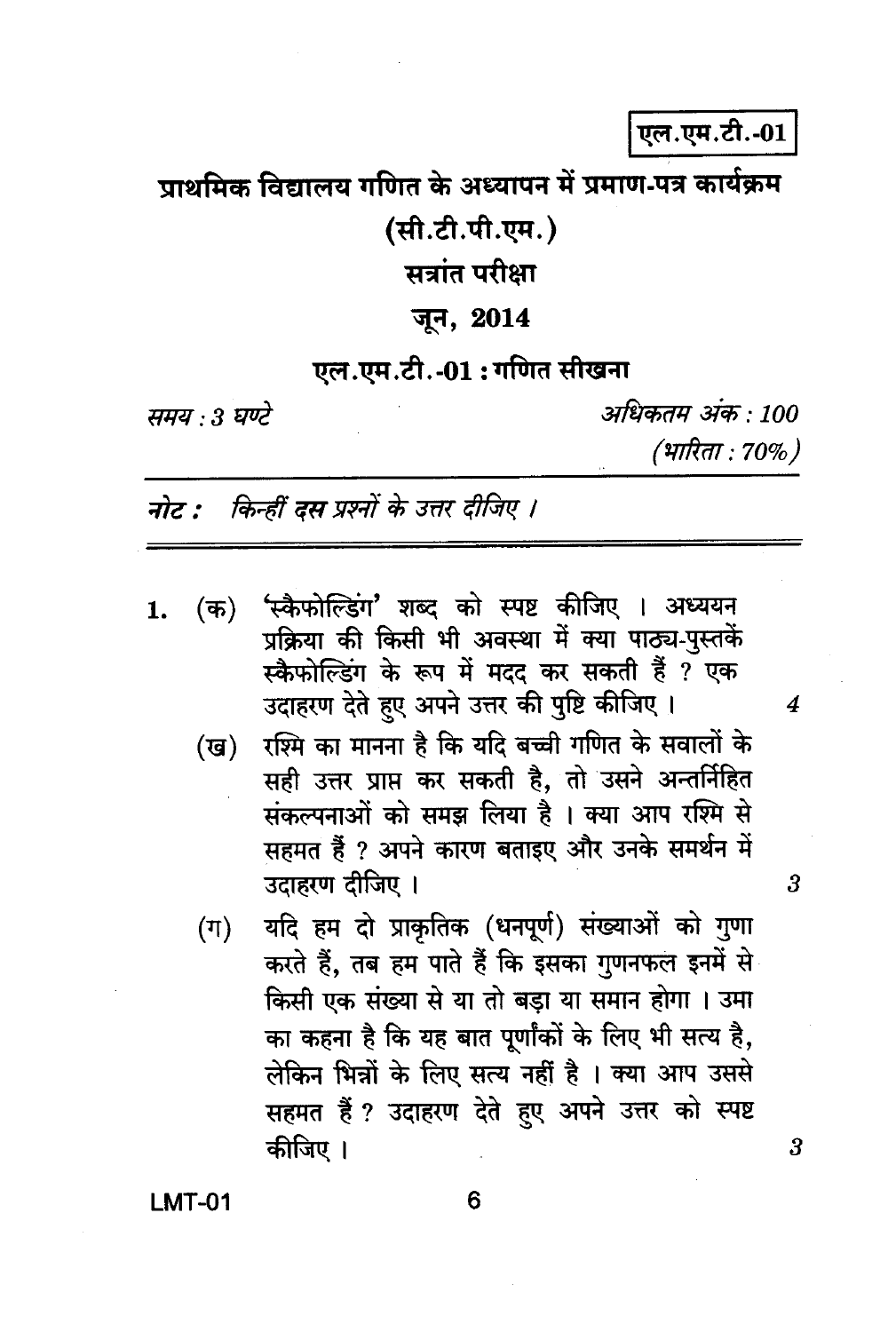- (क) बैंकिंग और रचनावादी मॉडलों के बीच तीन प्रमुख  $2.$ अंतर बताइए । कक्षा-2 के बच्चों द्वारा आँकड़े निरूपित करना सीखने के संदर्भ में इसे उदाहरण द्वारा स्पष्ट कीजिए ।
	- 'गणितीय परिभाषा एक अभिगृहीत है।' क्या यह कथन  $(\overline{g})$ सत्य है ? अपने उत्तर के लिए कारण बताइए ।
- "जब तक बच्चे अपने विचार क्रम को पलट नहीं 3.  $(\overline{a})$ सकते, तब तक वे संरक्षण नहीं कर सकते हैं", इस कथन का क्या अर्थ है ? उदाहरणों द्वारा इसे स्पष्ट कीजिए ।
	- निम्नलिखित परिकल्पना लीजिए: (ख)

"कक्षा-V में पढने वाली लडकियाँ उसी कक्षा में पढने वाले लड़कों से ज़्यादा लम्बी होती हैं ।" इसके परीक्षण के लिए किस प्रकार के आँकड़ों की ज़रूरत है ? इन आँकड़ों का बहलक और माध्यिका आप कैसे ज्ञात करेंगे और ये लंबाइयों के बारे में क्या सूचित करेंगे ? यह परिकल्पना सही है या असत्य, इसका पता लगाने के लिए आप अपने आँकड़ों का प्रयोग कैसे करेंगे ?

- रोज़मर्रा की ज़िन्दगी की ऐसी दो स्थितियाँ बताइए (क) 4. जिनमें बच्चों को "संभावना" की अवधारणा का सामना करना पड़ता है । दस-वर्ष के बच्चों में "संभावना" की समझ बनाने में सहायता के लिए एक के बाद एक की जाने वाली तीन गतिविधियाँ बताइए ।
	- पुष्टि सहित एक ऐसी संख्या-प्रणाली का एक उदाहरण (ख) दीजिए जो दशमलव प्रणाली नहीं है।

**LMT-01** 

7

P.T.O.

7

 $\overline{\mathbf{3}}$ 

 $\bm{8}$  .

 $2^{\circ}$ 

4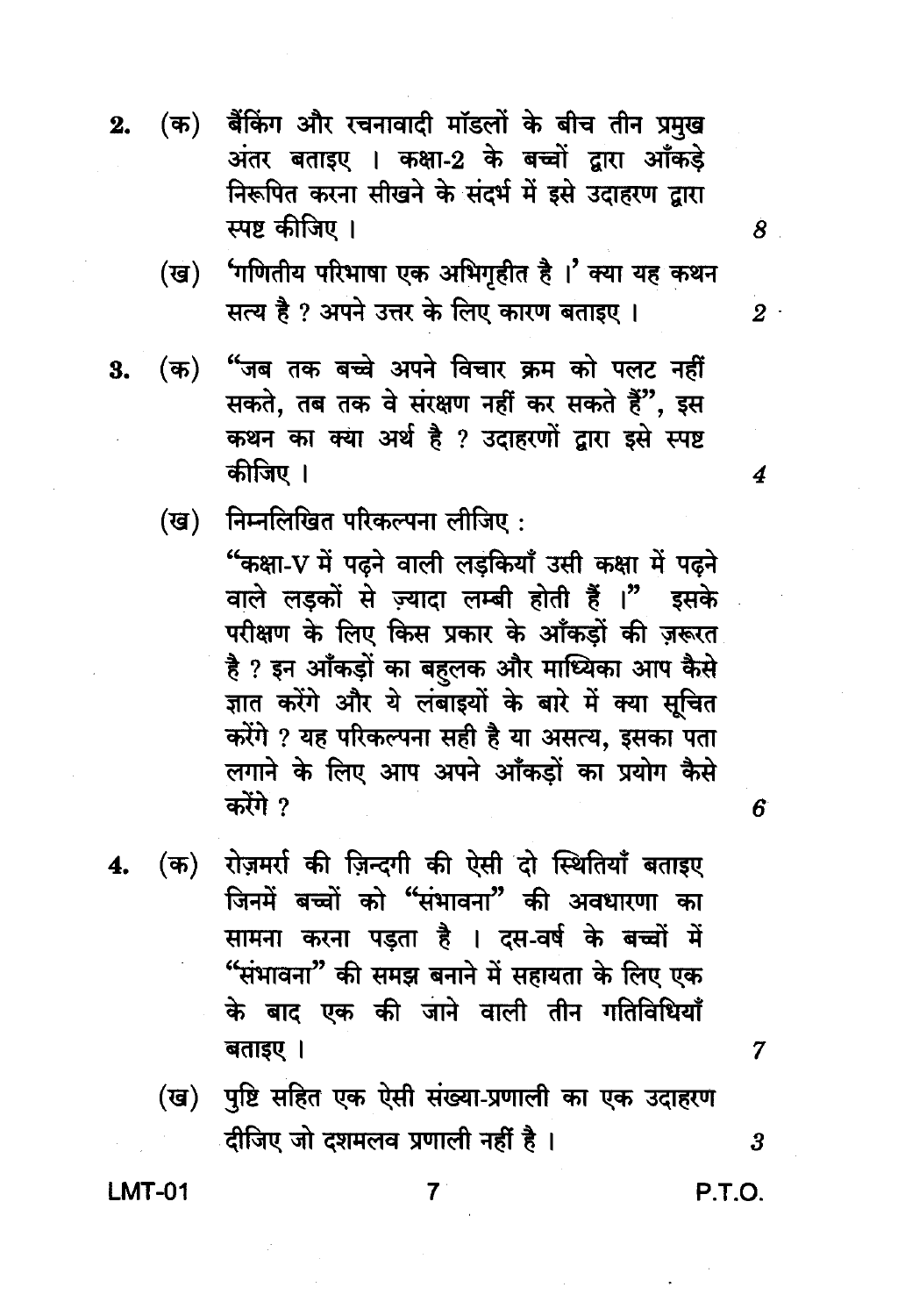डेविस और मेयर के अनुसार, गणित के सवाल हल करने के 5. चरण क्या हैं ? निम्नलिखित सवाल हल करने के संदर्भ में इन चरणों को स्पष्ट कीजिए :

एक कक्षा में 40 बच्चे हैं । इनमें से सभी या तो अंग्रेज़ी भाषा बोल सकते हैं या तमिल भाषा । 35 बच्चे तमिल बोल सकते हैं, जबकि 10 बच्चे अंग्रेज़ी बोल सकते हैं । कितने बच्चे दोनों भाषाएँ बोल सकते हैं ?

10

5

5

5

5

- (क) जंगल के शेर (बाघ) की खाद्य-शृंखला को दर्शाते हुए 6. एक चित्र बनाइए । ऐसे चित्रों से बच्चों को प्रायः जो गलतफहमियाँ हो सकती हैं उनमें से तीन बताइए।
	- कक्षा-5 के बच्चों में सममिति की समझ विकसित करने (ख) में मदद के लिए एक खेल और एक गतिविधि (जो खेल नहीं है) बताइए । चुनी गई गतिविधि खेल क्यों नहीं है, स्पष्ट कीजिए ।
- (क) देश और विश्व के नक्शे पढ़ने वाले बच्चों को आप 7. यह समझने में कैसे मदद करेंगे कि छोटा कोना या वक्र बड़ी दूरी को निरूपित करता है ? तीन कार्यों की शृंखला बनाइए जो बच्चों को इस तथ्य को समझने में मदद कर सके ।
	- कक्षा-4 के बच्चों की भिन्नों की जमा (जोड़) की समझ (ख) का आकलन करने के लिए तीन गतिविधियों की शृंखला तैयार कीजिए ।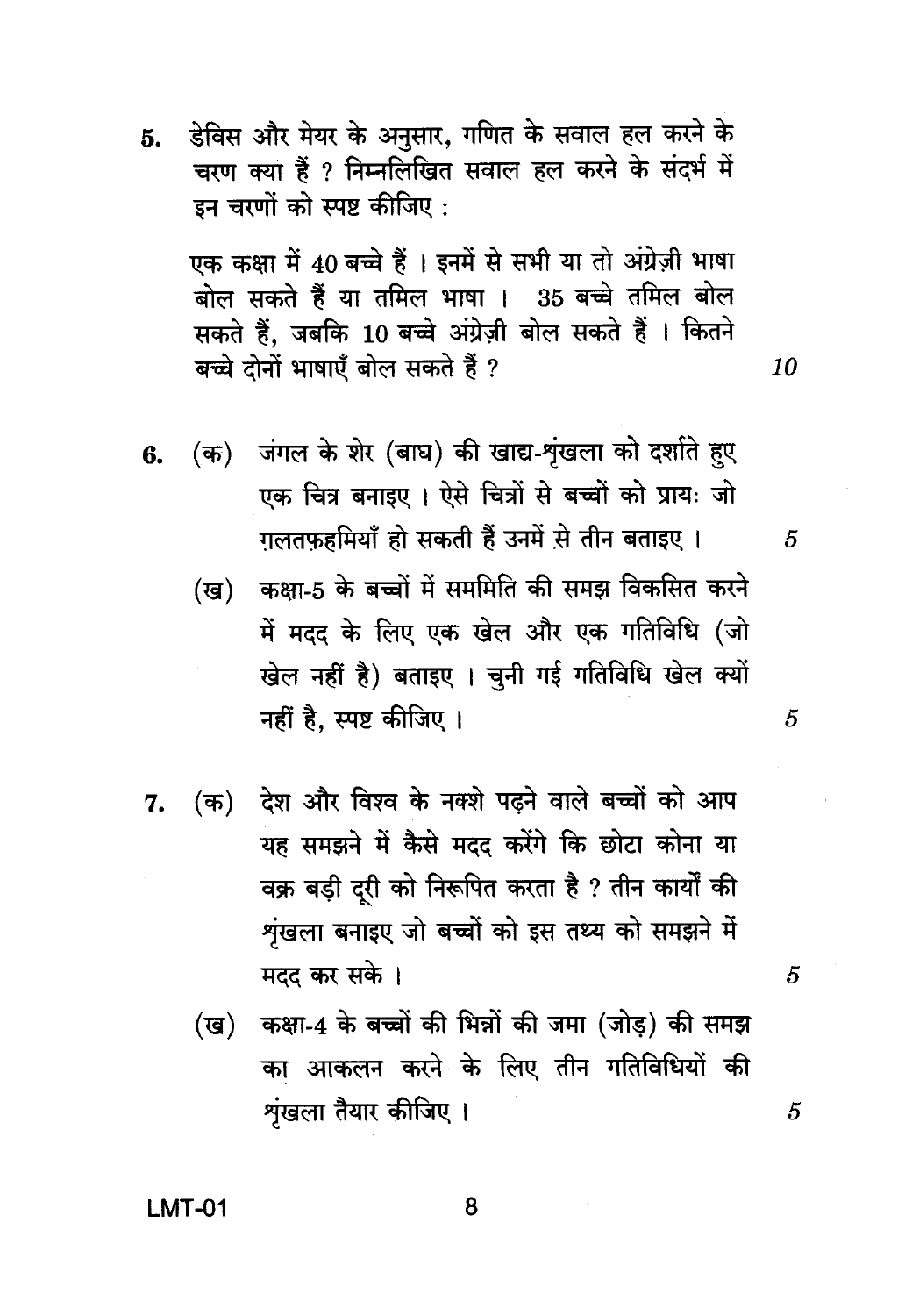- निम्नलिखित में से कौन-से सही हैं ? अपने उत्तरों के कारण 8. बताइए:
	- एक समबाह त्रिभुज में तीन सममिति रेखाएँ होती हैं।  $(i)$
	- किन्हीं दो भिन्नात्मक-संख्याओं के बीच आपको हमेशा  $(ii)$ एक भिन्नात्मक संख्या मिलेगी।
	- एक अच्छी गतिविधि में कूदना और खेलना अवश्य  $(iii)$ शामिल होना चाहिए ।
	- बच्चे जब स्कूल में प्रवेश लेते हैं तो वे खाली स्लेट  $(iv)$ नहीं होते ।
	- संख्याओं के समुच्चय का लघुत्तम समापवर्त्य  $(v)$ (L.C.M.) सबसे बड़ी संख्या से बड़ा होगा।
- त्रि-विमीय डिब्बे की धारिता और आयतन में कोई  $($ क) 9. अंतर नहीं होता है । बताइए यह कथन *सत्य* है या असत्य? क्यों ?
	- कक्षा III के बच्चों की "स्थानीय मान" को समझने में  $(\overline{u})$ मदद के लिए दो अलग-अलग गतिविधियाँ बताइए । ये गतिविधियाँ कक्षा III के लिए उपयुक्त क्यों हैं ?
	- आधार 5 और आधार 8 प्रणाली के बीच क्या अंतर  $(\pi)$ है ? दोनों प्रणालियों में (29)10 और (33)10 की जमा (जोड़) को दर्शाते हुए इसे समझाइए । (यहाँ (x)10 आधार 10 में संख्या x को निरूपित करता है।)

9

**LMT-01** 

P.T.O.

 $\overline{\mathbf{3}}$ 

 $\boldsymbol{4}$